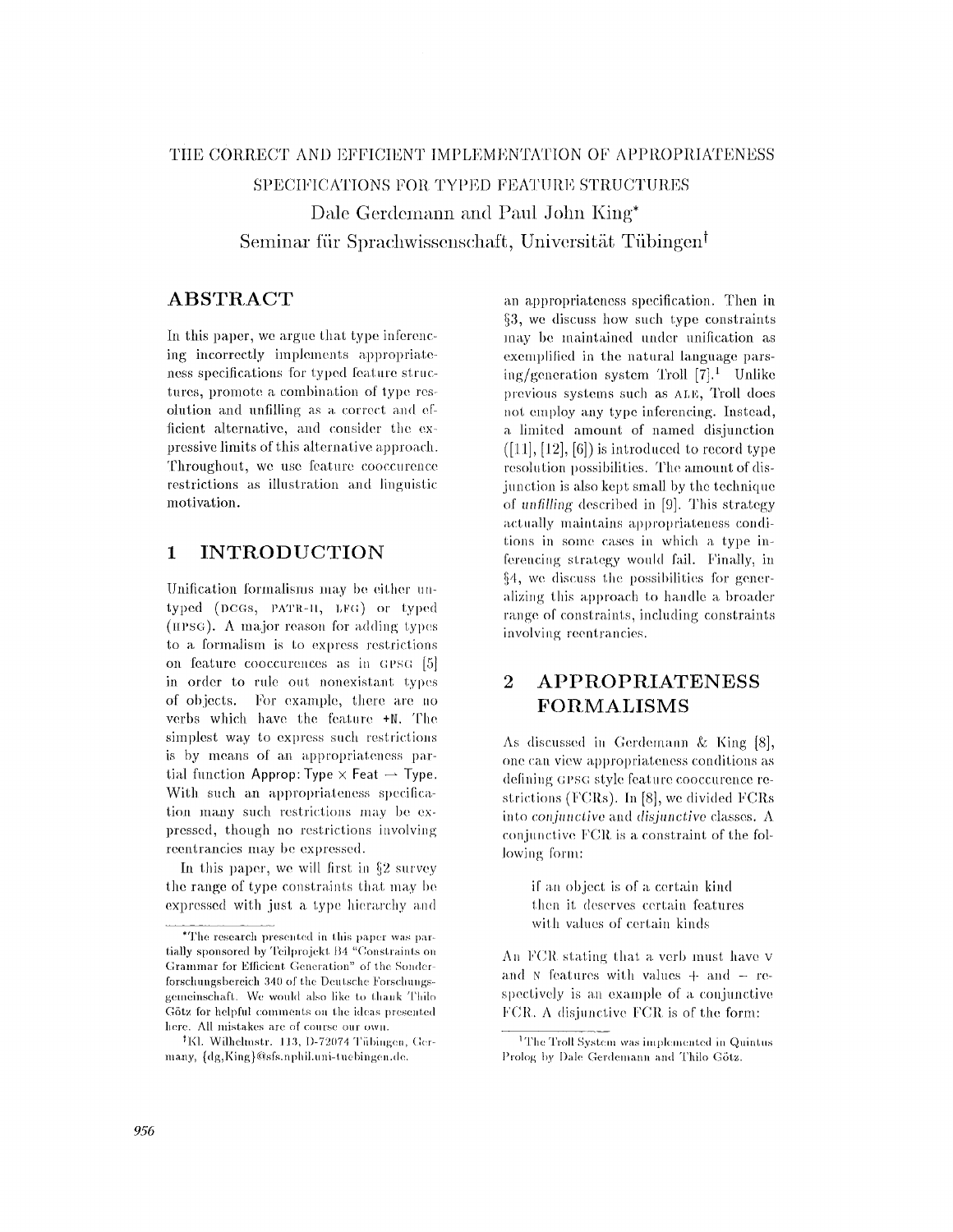if an object is of a certain kind then it deserves certain features with values of certain kinds.

or it deserves certain (perhaps other) features with values of certain (perhaps other) kinds, or  $\ldots$ 

or it deserves certain (perhaps other) features with values of certain (perhaps other) kinds

For example, the following FCR stating that inverted verbs must be auxiliaries is disjunctive: a verb must have the features INV and  $AUX$  with values  $+$  and  $+$ ,  $-$  and  $+$ , or  $-$  and  $-$  respectively.

Both of these forms of FCRs may be expressed in a formalism employing finite partial order (Type,  $\Box$ ) of types under subsumption, a finite set Feat of features, and an appropriateness partial function Approp: Type  $\times$  Feat  $\rightarrow$  Type. Intuitively, the types formalize the notion of kinds of *object*,  $t \in t'$  iff each object of type  $t'$  is also of type t, and Approp $(t, f) = t'$  iff each object of type  $t$  deserves feature  $f$  with a value of type  $t'$ . We call such a formalism an *appropriateness formalism*. Carpenter's ALE and Gerdemann and Götz's Troll are examples of implementations of appropriateness formalisms.

How an appropriateness formalism encodes a conjunctive FCR is obvious, but how it encodes a disjunctive FCR is less so. An example illustrates best how it is done. Suppose that FCR  $\rho$  states that objects of type  $t$  deserve features  $f$  and  $g$ , both with boolean values and furthermore that the values of f and q must agree.  $\rho$ is the disjunctive FCR

> if an object is of type  $t$ then it deserves  $f$  with value  $+$ and g with value  $+,$ or it deserves  $f$  with value  $\cdots$ and  $g$  with value  $-$

To encode  $\rho$ , first introduce subtypes, t' and  $t''$  of  $t$   $(t \sqsubset t', t'')$ , one subtype for each disjunct in the consequent of  $\rho$ . Then encode the feature/value conditions in the first disjunct by putting Approp $(t', f) = +$ 

and Approp $(t', q) = +$ , and encode the feature/value conditions in the second disjunct by putting  $\text{Approp}(t'', f) = -$  and Approp $(t'', g) = -1$ <sup>2</sup>

This approach makes two important closed-world type assumptions about the types that subsume no other types (henceforth species). First, the partition condition states that for each type  $t$ , if an object is of type  $t$  then the object is of exactly one species subsumed by  $t$ . Second, the all-or-nothing condition states that for each species s and feature  $f$ , either every or no object of species s deserves feature  $f<sup>3</sup>$ . An appropriateness formalism such as  $ALE([2], [3])$  that does not meet both conditions may not properly encode a disjunctive FCR. For example, consider disjunctive FCR  $\rho$ . An appropriateness formalism may not properly encode that  $t'$  and  $t''$ represent all and only the disjuncts in the consequent of  $\rho$  without the partition condition. An appropriateness formalism may not properly encode the feature/value conditions demanded by each disjunct in the consequent of  $\rho$  without the all-or-nothing condition.

As indicated above, ALE is an example of a formalism that does not meet both of these closed world assumptions. In ALE a feature structure is well-typed iff for each arc in the feature structure, if the source node is labelled with type  $t$ , the target node is labelled with type  $t'$  and the arc is labelled with feature f then Approp $(t, f) \sqsubseteq$  $t'$ . Furthermore, a feature structure is

<sup>&</sup>lt;sup>2</sup>This example FCR is, for expository purposes, quite simple. The problem of expressing FCR's, however, is a real linguistic problem. As noted by Copestake et al. [4], it was impossible to express even the simplest forms of FCRs in their extended version of ALE.

The basic principle of expressing FCRs also extends to FCRs involving longer paths. For example, to ensure that for the type t, the path  $(fq)$ takes a value subsuined by s, one must first introduce the chain Approp $(t, f) = u$ , Approp $(u, g) = s$ . Such intermediate types could be introduced as part of a compilation stage.

 $3$  Note that these closed world assumptions are explicitly made in Pollard & Sag (forthcoming)  $[14]$ .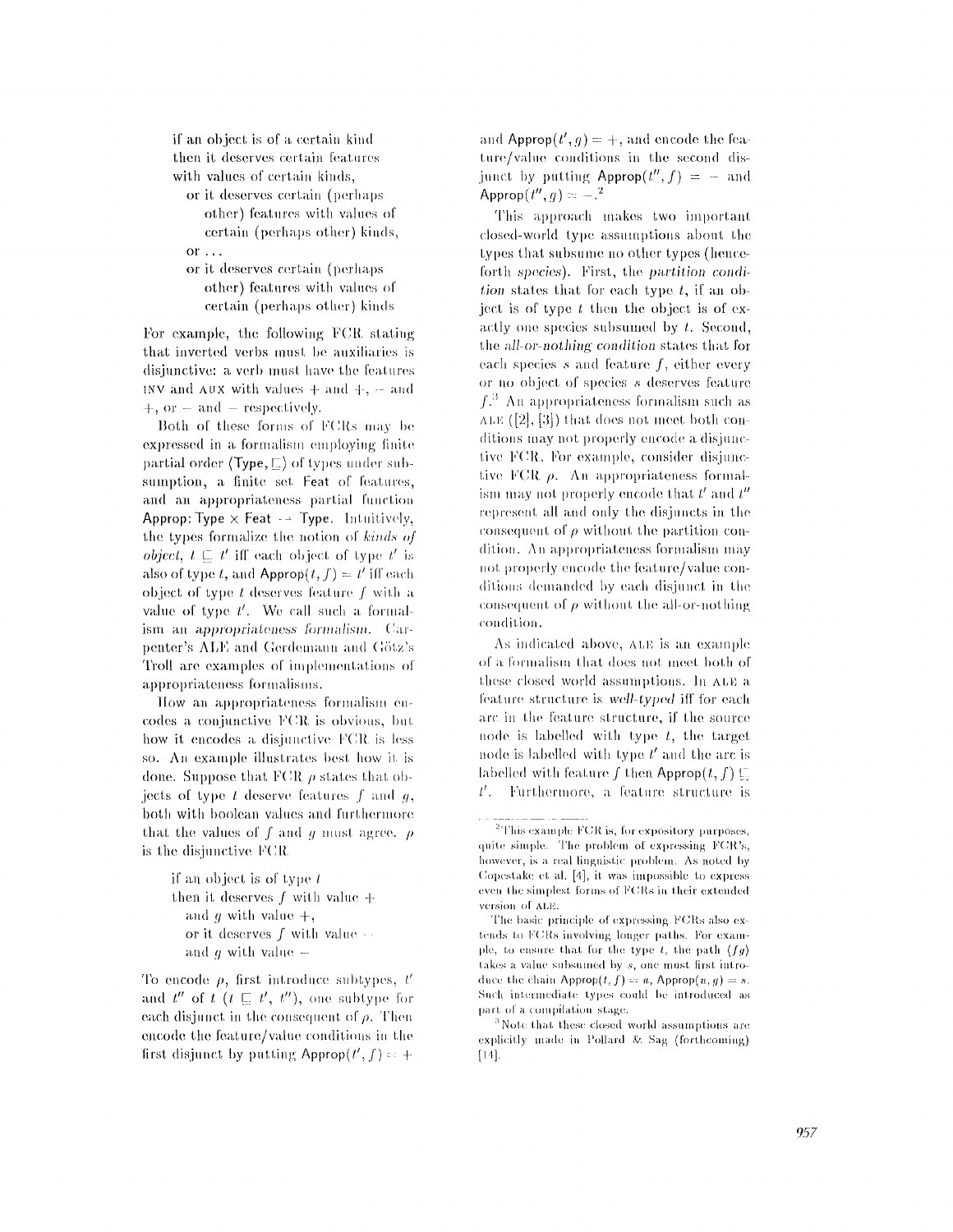*well-typable* iff the feature structure subsumes a well-typed feature structure, in ALE, type inferencing is employed to ensure that all feature structures are welltypable--in fact, all feature structures are well typed. Unfortunately, well-typability is not sufficient to ensure that disjunctive FCRs are satisfied. Consider, for example, our encoding of the disjunctive FCR  $\rho$ and suppose that  $\varphi$  is the feature structure  $t[f;+,g; -]$ .  $\varphi$  is well-typed, and hence trivially well-typable. Unfortunately,  $\varphi$  violates the encoded disjunctive FCR  $\rho$ . The only way one could interpret  $\phi$  as wellformed

By contrast, the Troll system described in this paper has an effective algorithm for deciding well-formedness, which is based on the idea of efficiently representing disjunctive possibilities within the feature structure. Call a well-typed feature structure in which all nodes are labelled with species a *resolved feature structure* and call a set of resolved feature structures that have the same underlying graph (that is, they differ only in their node labellings) *a disjunctive resolved feature structure.*  We write FS, RFS and DRFS for the collections of feature structures, resolved feature structures and disjunctive resolved feature structures respectively. Say that  $F' \in \mathcal{RFS}$  is a resolvant of  $F \in \mathcal{FS}$  iff  $F$  and  $F'$  have the same underlying graph and  $F$  subsumes  $F'$ . Let type resolution be the total function  $\mathcal{R}: \mathcal{FS} \to \mathcal{DRFS}$  such that  $\mathcal{R}(F)$  is the set of all resolvants of F.

Guided by the partition and all-ornothing conditions, King  $[13]$  has formulated a semantics of feature structures and developed a notion of a satisfiable feature structure such that  $F \in \mathcal{FS}$  is satisfiable iff  $\mathcal{R}(F) \neq \emptyset$ . Gerdemann & King [8] have also shown that a feature structure meets all encoded FCRs iff the feature structure is satisfiable. The Troll system, which is based on this idea, effectively implements type resolution.

Why does type resolution succeed where. type inferencing fails? Consider again the encoding of  $\rho$  and the feature structure

 $\varphi$ . Loosely speaking, the appropriateness specifications for type  $t$  encode the part of  $\rho$  that states that an object of type  $t$  deserves features  $f$  and  $g$ , both with boolean values. However, the appropriateness specifications for the speciate subtypes  $t'$  and  $t''$  of type  $t$  encode the part of  $\rho$  that states that these values must agree. Well-typability only considers species if forced to. In the case of  $\varphi$ , well-typability can be established by considering type  $t$  alone, without the partition condition forcing one to find a well-typed species subsumed by  $t$ . Consequently, well-typability overlooks the part of  $\rho$  exclusively encoded by the appropriateness specifications for  $t'$  and  $t''$ . Type resolution, on the other hand, always considers species. Thus, type resolving  $\varphi$ cannot overlook the part of  $\rho$  exclusively encoded by the appropriateness specifications for  $t'$  and  $t''$ .

# **3 MAINTAINING APPROPRIATENES S CONDITIONS**

How may these  $\mathcal{DRFS}$  be used in an implementation? A very important property of the class of  $\mathcal{DRFS}$  is that they are closed under unification, i.e., if  $F$  and  $F' \in \mathcal{DRFS}$  then  $F \sqcup F' \in \mathcal{DRFS}.^4$ Given this property, it would in principle be possible to use the disjunctive resolved feature structures in an implementation without any additional type inferencing procedure to maintain satisfiability. It would, of course, not be very efficient to work with such large disjunctions of feature structures. These disjunctions of feature structures, however, have a singular property: all of the disjuncts have the same shape. The disjuncts differ only in the types labeling the nodes. This prop-

<sup>&</sup>lt;sup>4</sup>In fact, it can be shown that if *F* and  $F' \in$  $\mathcal{FS}$  then  $\mathcal{R}(F) \sqcup \mathcal{R}(F') = \mathcal{R}(F \sqcup F')$ . Unification of sets of feature structures is defined here in the standard way:  $S \sqcup S' = \{F \mid F' \in S \text{ and } F'' \in S' \}$ and  $F = F' \sqcup F''$ .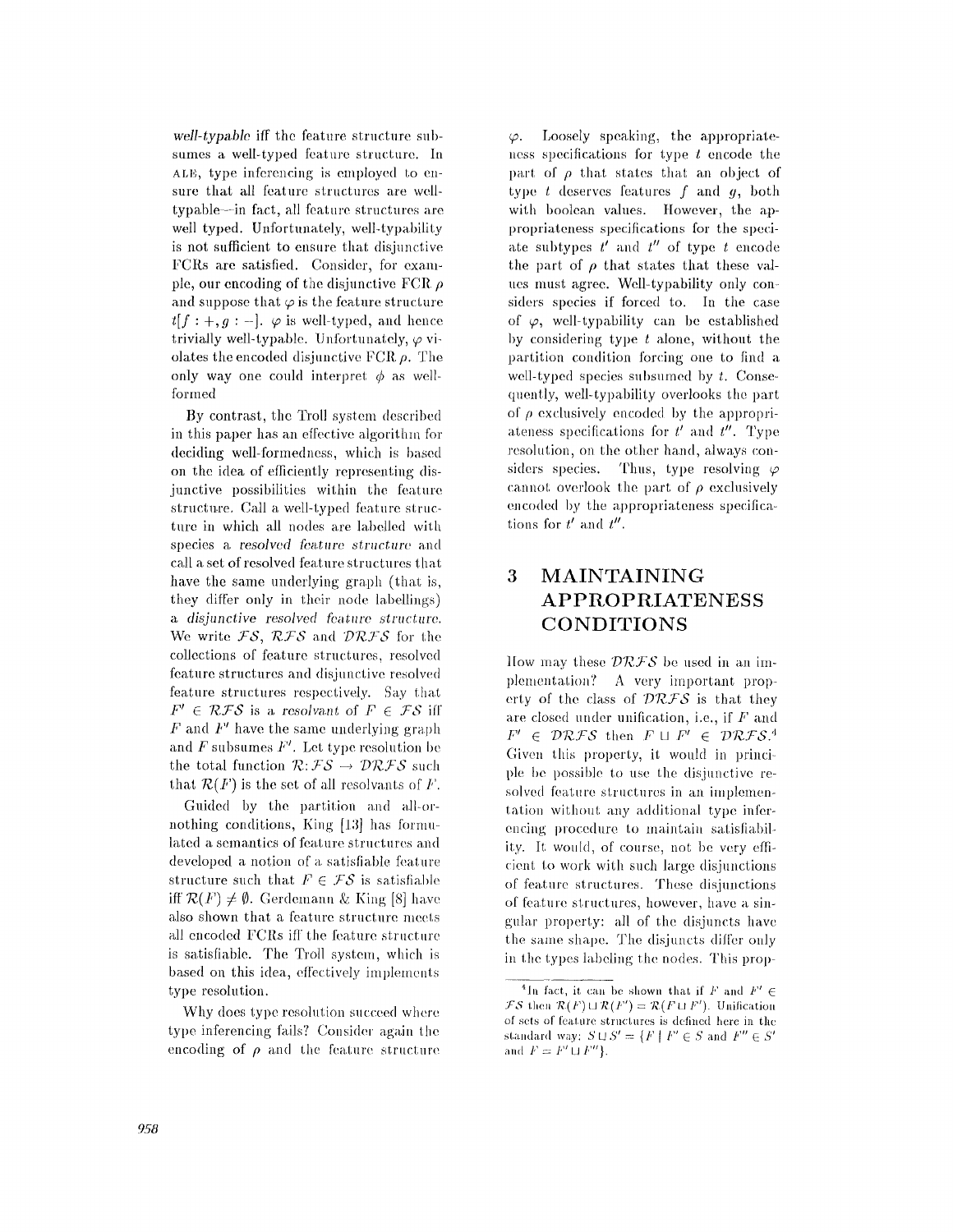erty allows a disjunctive resolved feature structure to be represented more efficiently as a single untyped feature structure plus a set of dependent node labelings, which can be further compacted using named disjunction as in Gerdemann [6], Dörre & Eisele [12] or Maxwell & Kaplan [11].

For example, suppose we type resolve the feature structure  $t[f;bool, q; bool]$  using our encoding of  $\rho$ . One can easily see that this feature structure has only two resolvants, which can be collapsed into one feature structure with named disjunction as shown below:

$$
\left\{ \begin{bmatrix} t' \\ f \colon + \\ g \colon + \end{bmatrix}, \begin{bmatrix} t'' \\ f \colon - \\ g \colon - \end{bmatrix} \right\} \Rightarrow \begin{bmatrix} \langle 1 \ t' \ t'' \rangle \\ f \colon \langle 1 + - \cdot \rangle \\ g \colon \langle 1 + \cdots \rangle \end{bmatrix}
$$

We now have a reasonably compact representation in which the FCR has been translated into a named disjunction. However, one should note that this disjunction is only present because the features f and g happen to be present. These features would need to be present if we were enforcing Carpenter's [2] total well typing requirement, which says that features that are allowed must be present. But total well typing is, in fact, incompatible with type resolution, since there may well be an infinite set of totally well typed resolvants of a feature structure. For example, an underspecified list structure could be resolved to a list of length 0, a list of length 1, etc.

Since total well typing is not required, we may as well actively unfill redundant features.<sup>5</sup> In this example, if the f and g features are removed, we are left with the simple disjunction  $\{t', t''\}$ , which is equivalent to the ordinary type  $t<sup>6</sup>$ . Thus, in this case, no disjunction at all is required to enforce the FCR. All that is required is the assumption that  $t$  will only be extended by unifying it with another (compacted) member of DRFS.

This, however, was a simple case in which all of the named disjunction could be removed. It would not have been possible to remove the features  $f$  and  $g$  if these features had been involved in reentrancies or if these features had had complex values. In general, however, our experience has been that even with very complex type hierarchies and feature structures for upsc, very few named disjunctions are introduced.<sup>7</sup> Thus, unification is generally no more expensive than unification with untyped feature structures.

#### 4 CONCLUSIONS

We have shown in this paper that the kind of constraints expressible by appropriateness conditions can be implemented in a practical system employing typed feature structures and unification as the primary operation on feature structures. But what of more complex type constraints involving reentrancies? Introducing reentrancies into constraints allows for the possibility of defining recursive types, such as the definition of append in [1]. Clearly the resolvants of such a recursive type could not be precompiled as required in Troll.

One might, nevertheless, consider allowing reentrancy-constraints on nonrecursively defined types. A problem still arises: namely, if the resolvants of a feature structure included some with a particular reentrancy and some without, then the condition that all resolvants have the same shape would no longer hold. One would therefore need to employ a more complex version of named disjunction  $([11], [12],$ [10]). It is questionable whether such additional complexity would be justified to

<sup>&</sup>lt;sup>5</sup>Intuitively, features are redundant if their values are entirely predictable from the appropriateness specification. See Götz [9], Gerdemann [7] for a more precise formulation.

 ${}^{6}$ In this case, it would also have been possible to unfill the original feature structure before resolving. Unfortunately, however, this is not always the case, as can be seen in the following example:  $t[f : +] \Rightarrow \{t'[f : +]\} \Rightarrow t'.$ 

<sup>&</sup>lt;sup>7</sup>Our experience is derived primarily from testing the Troll system on a rather large grammar for German partial verb phrases, which was written by Erhard Hinrichs and Tsuneko Nakazawa and implemented by Detmar Meurers.